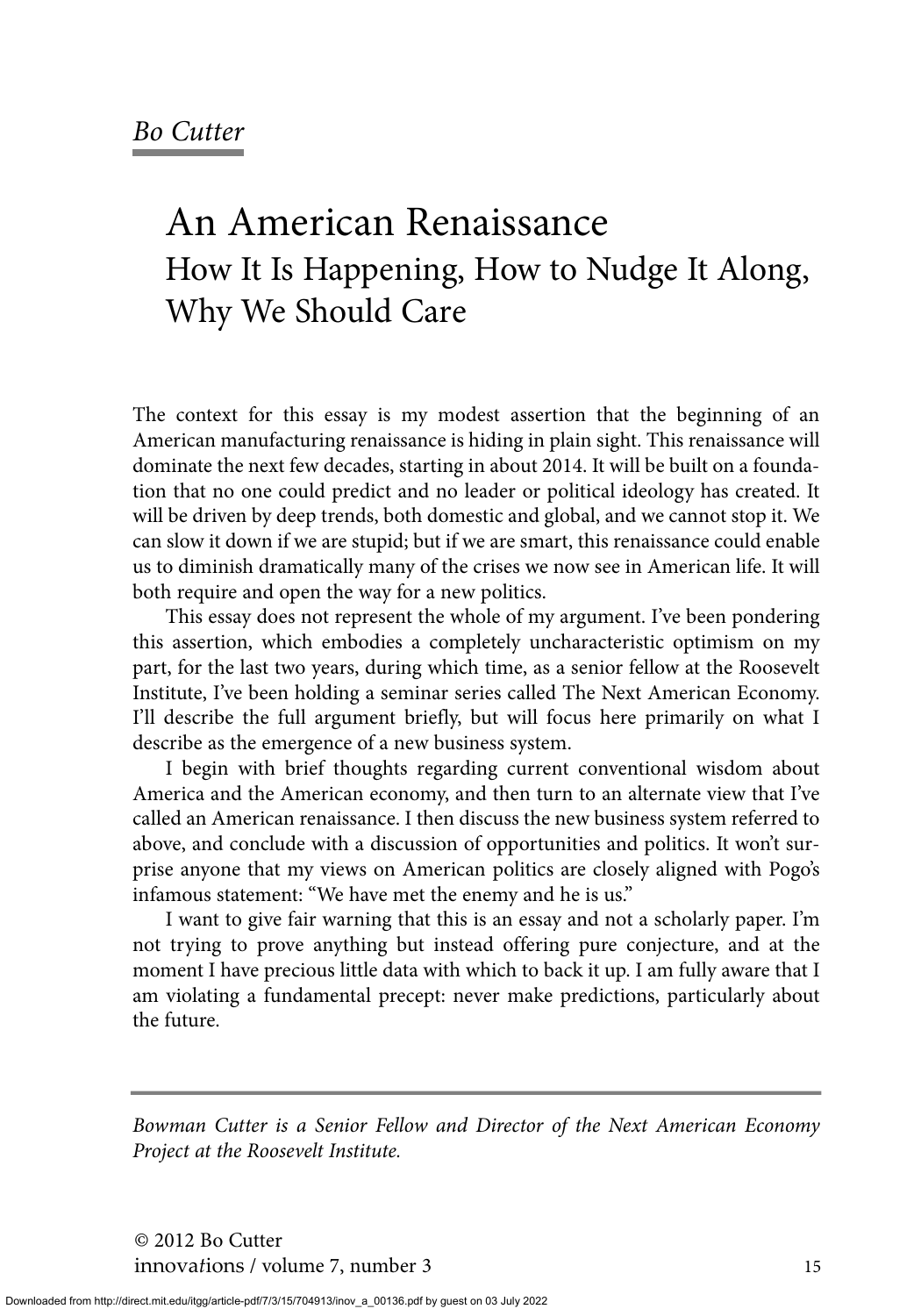## CONVENTIONAL WISDOM

We currently are in the throes of another spasm of American declinism. We as a nation are old, perhaps "mature," definitely tired. Economic growth will continue to be slow as the rest of the world—read "China"—passes us. Americans don't know how to make things anymore, as we have lost our manufacturing base. We aren't creating good jobs anymore, as they are being outsourced to foreigners, who in turn are buying up America. Free trade has destroyed us, and the Great Recession has created a lost generation. The middle class has been hollowed out, we are creating a permanent underclass, and labor market polarization is creating an economy characterized by a few elites and a large number of nearly serf-like workers. Meanwhile, our educational system has failed miserably and mass unemployment in the technology fields is around the corner . . . this tale of decline can be spun out indefinitely.

Both wings of American politics believe in America's economic decline, and each blames it on the other. The right attributes this decline to a turning away from free markets and points to government as the real menace. The left ascribes the inevitable decline to unbridled capitalism and business, insufficient government, and unprincipled rent-taking by the elite 1 percent.

To be clear, both the horrors listed above and these two versions of conventional wisdom contain some important truths. The right's perception that America's renaissance will begin within our relatively free markets is correct. The left's perceptions that economic inequality and declining opportunities for economic mobility are major problems in America and that government has an essential role to play in the American renaissance are also mostly correct. But in the main, both versions of conventional wisdom are more a reflection of our society's penchant for ideological polarization than they are interesting or well-thought-out social criticisms and explanations. However, more relevant for this essay is the high probability that the predictions embodied in the core belief of an impending American decline caused largely by the sins of the other guy are wrong.

Economies don't just march along forever at some preordained rate of growth, they have rhythms. Big economies respond over decades or even generations to big impulses, such as revolutions in the cost of power or transportation or information, or in the applications of these big cost shifts. These impulses spread throughout an economy, driving higher rates of growth, and then as they become pervasive they lose their force. America has experienced such impulses, or waves, at least five times in the last two hundred years.

My hypothesis is that theories of decline emerge as each wave ebbs. So, unless you are prepared to believe that the physical universe has called an end to big change, theories of decline are most likely to emerge at about the time the next growth impulse is about to begin. I believe the next impulse is beginning now, and that we are more likely to see a longish phase of American dynamism than we are to see a decline. And if we're smart—not something it is safe to assume—we can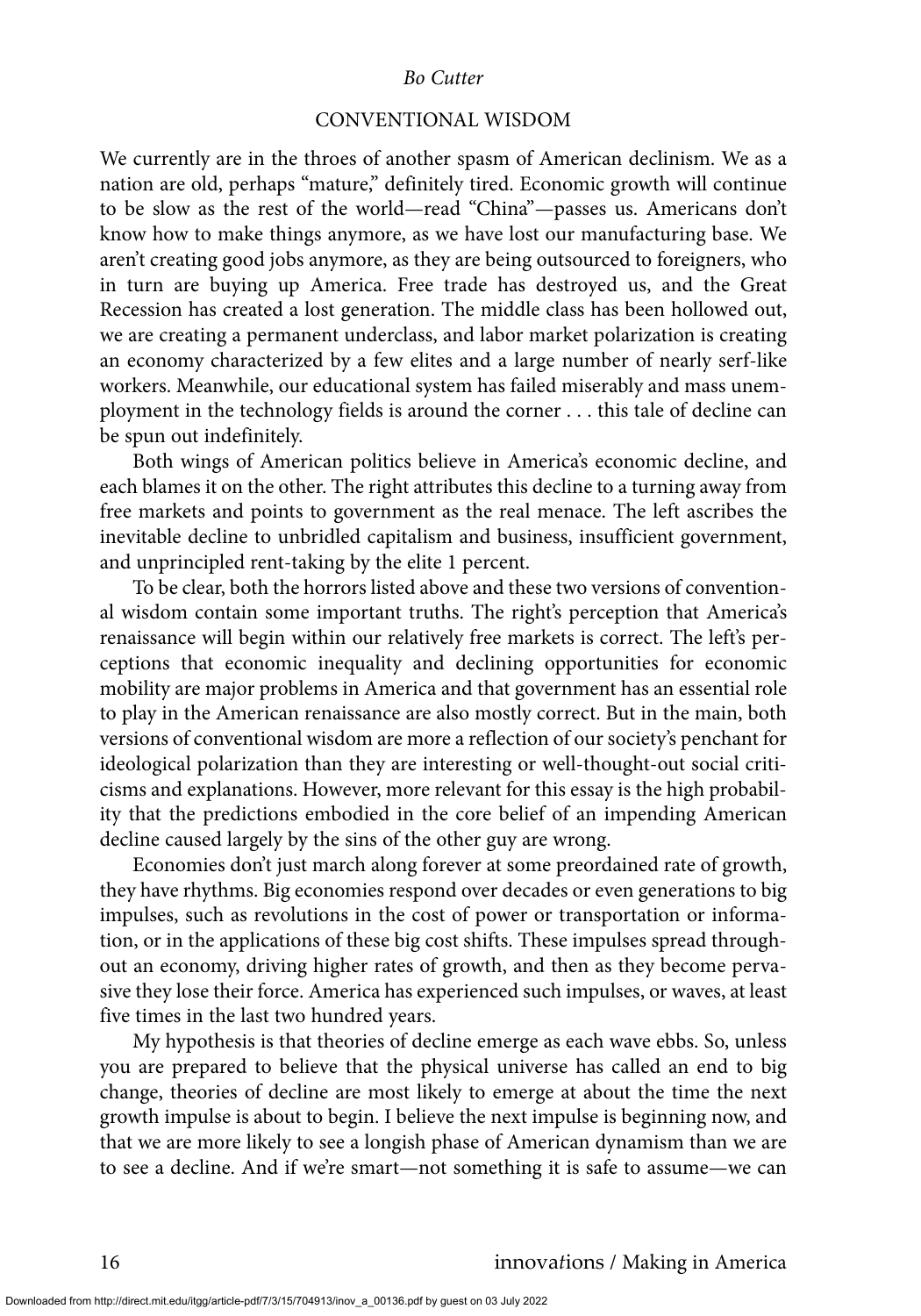use this dynamism to solve or at least improve many of the problems identified by current conventional wisdom.

## THE "SEEDS" OF THE NEXT AMERICAN RENAISSANCE: NECESSARY CONDITIONS

America's economic rebirth has already begun, but it will begin to become fully apparent in 2014. It will stem from four developments, or seeds, two of them prosaic and ordinary, two genuinely new. Three of the four are as follows.

The first and easiest seed is that inertia and trends will turn in our favor. By 2014, the 2008 financial debacle will be six years in the past and the Great Recession will be in its final recovery phase. Uncertainty will decline as American households pay down a great deal of their debt, as many nonfinancial corporations already have, and American banks will be far less leveraged. Equity markets will have regressed to below the mean and will have plenty of room to run. Debt markets will be ready to supply credit and rates will remain low. In terms of costs and productivity, the American economy will be the most competitively advantaged developed economy in the world. Inflation will be low. Households will remain appropriately cautious but will up their spending incrementally. Employment will be in a slow, steady recovery. Obviously all of this is somewhat contingent on investment demand, on Europe, on China, on the avoidance of an American debt crisis. But the probability of a long period—say five to ten years—when simple inertia works in our favor is very high. This puts a floor on our next decade's growth rate of 1.5 percent to 2 percent.

The second seed is that housing and construction will recover. Between 2002 and 2007, America's housing stock was vastly overbuilt by about six million units. That story has been told and retold: construction jobs were about one-third of all new job growth between 2002 and 2008 and the construction sector approximately doubled. This means that much of the economic growth of that period was illusory, built on wishful thinking, poor and fraudulent lending, hyped securitization, and unrealistically low interest rates. The consequences were inevitable: a long period of construction collapse, failed companies, government confusion over the mortgage debacle, the inevitable discovery of fraud, rent-taking, stupid bank management, and general financial hanky panky—and high unemployment among construction workers, mostly men.

That period is now ending. Housing is more affordable, with prices down to 2003-2004 levels from preposterous and artificial highs. The overbuilt housing stock is now much closer to our actual requirements; it also has depreciated and requires substantial reinvestment, so we are heading into at least a half decade of solid construction growth. This, in turn, will raise our economic growth floor to 1.75 percent to 2.25 percent.

The third seed is that the new American energy revolution will drive us for a decade. No one thought 10 years ago that the words "energy," "revolution," and "American" would ever be combined in one sentence. We were stuck in our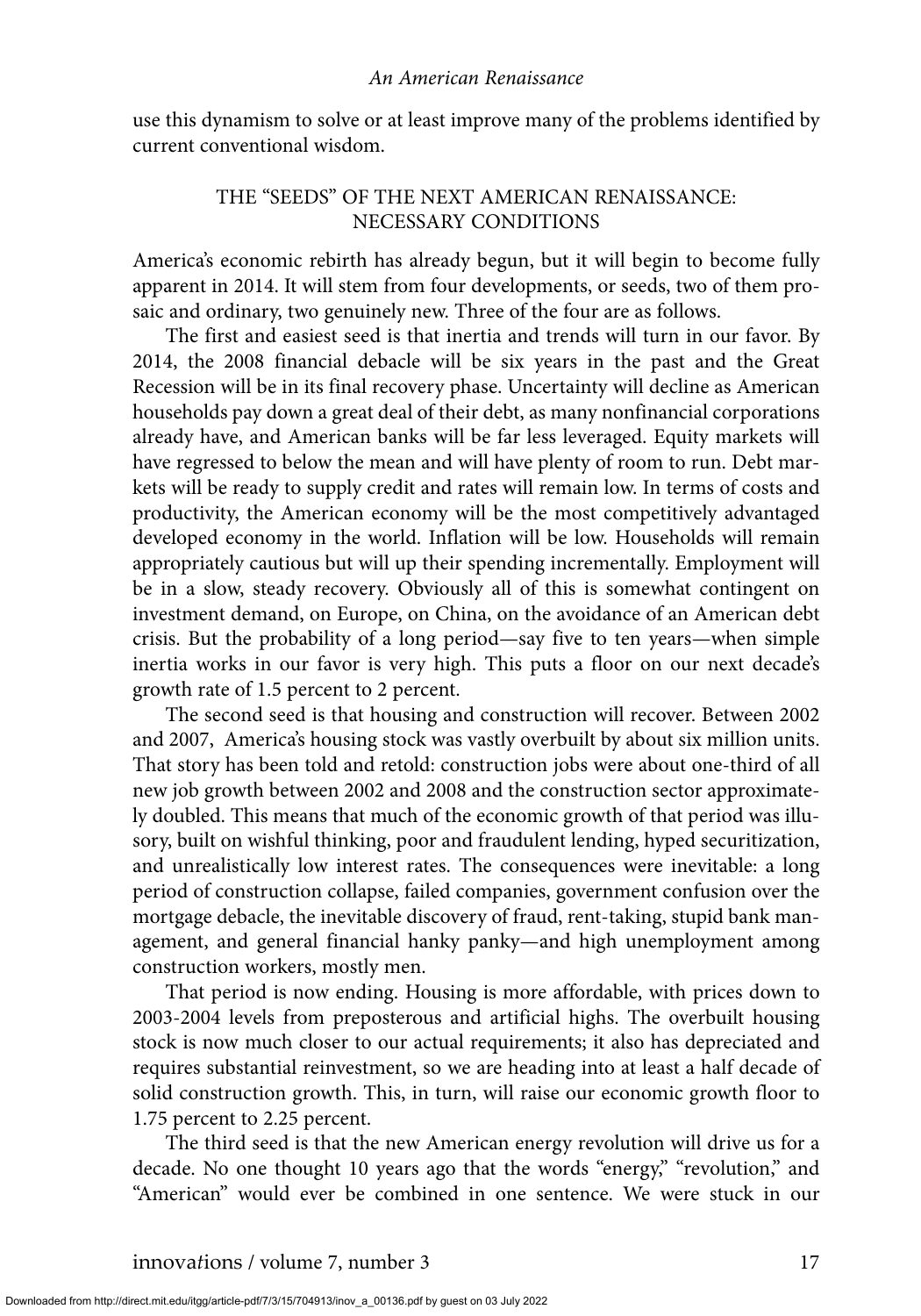dependence on foreign oil produced in dangerous places with real energy prices apparently rising over the very long term. This scenario was destined to make energy a central national security issue, a driver of current account deficits, a constant inflation threat, and a risk increaser and growth reducer.

Because the U.S. imports half its oil, every oil price increase is a tax on the American economy. Enter the Barnett Shale. In the late 1990s, independent oil operator George Mitchell began to produce significant amounts of natural gas from a well-known but almost completely unexploited source—shale—with an almost completely new combination of technologies. From these beginnings, shale gas production has grown to the point that it will probably comprise 30 percent (and rising) of U.S. gas production in 2012. This growth has already completely altered—more specifically halved—the long-term price picture for natural gas.

And then came "tight" (shale) oil. It was apparent to anyone in the oil and gas business that the same technologies that had just revolutionized American natural gas production could also be applied to similar shale resources to produce oil. By the late 2000s, shale oil began to be produced in meaningful amounts. Shale oil production is currently forecast to grow to 3.5 million barrels per day in the next five years and at that point will become a significant proportion of total U.S. oil production.

This completely unanticipated energy revolution resulted from a combination of two distinctly American economic traits: entrepreneurship and innovation. Domestic shale gas and oil were developed by small entrepreneurial companies as big oil was investing mostly in tough-to-reach traditional resources in dangerous places. These entrepreneurial companies were financed primarily by venture capital and they used new technology, which in itself is a unique combination of information and technological (drilling) innovation—seismic imaging, horizontal drilling, and hydraulic fracturing. We will see this general combination of information and mechanical technologies over and over in the future.

The consequences of this energy revolution will be profound. The most pervasive input into the U.S. economy—energy—has just become less risky, less costly, and abundant. The U.S. may in fact become a substantial exporter of natural gas. Domestic shale oil will replace a large percentage, perhaps as much as 20 percent, of current oil imports, and new oil and gas production could create two million new jobs. The current account deficit will decline, as will America's use of coal. With stable energy prices and the cheapest electricity of any large country in the world, the U.S. will take the first major steps toward becoming a low-cost global production platform (see following section). The combined impact of these changes should raise our growth floor from 2.25 percent to 2.75 percent.

## THE FOURTH SEED OF THE EMERGING AMERICAN RENAISSANCE: A NEW BUSINESS SYSTEM TAKES OFF IN AMERICA

We are on the cusp of a manufacturing revolution that will be even more consequential than the energy revolution I've just discussed. It will bear little resem-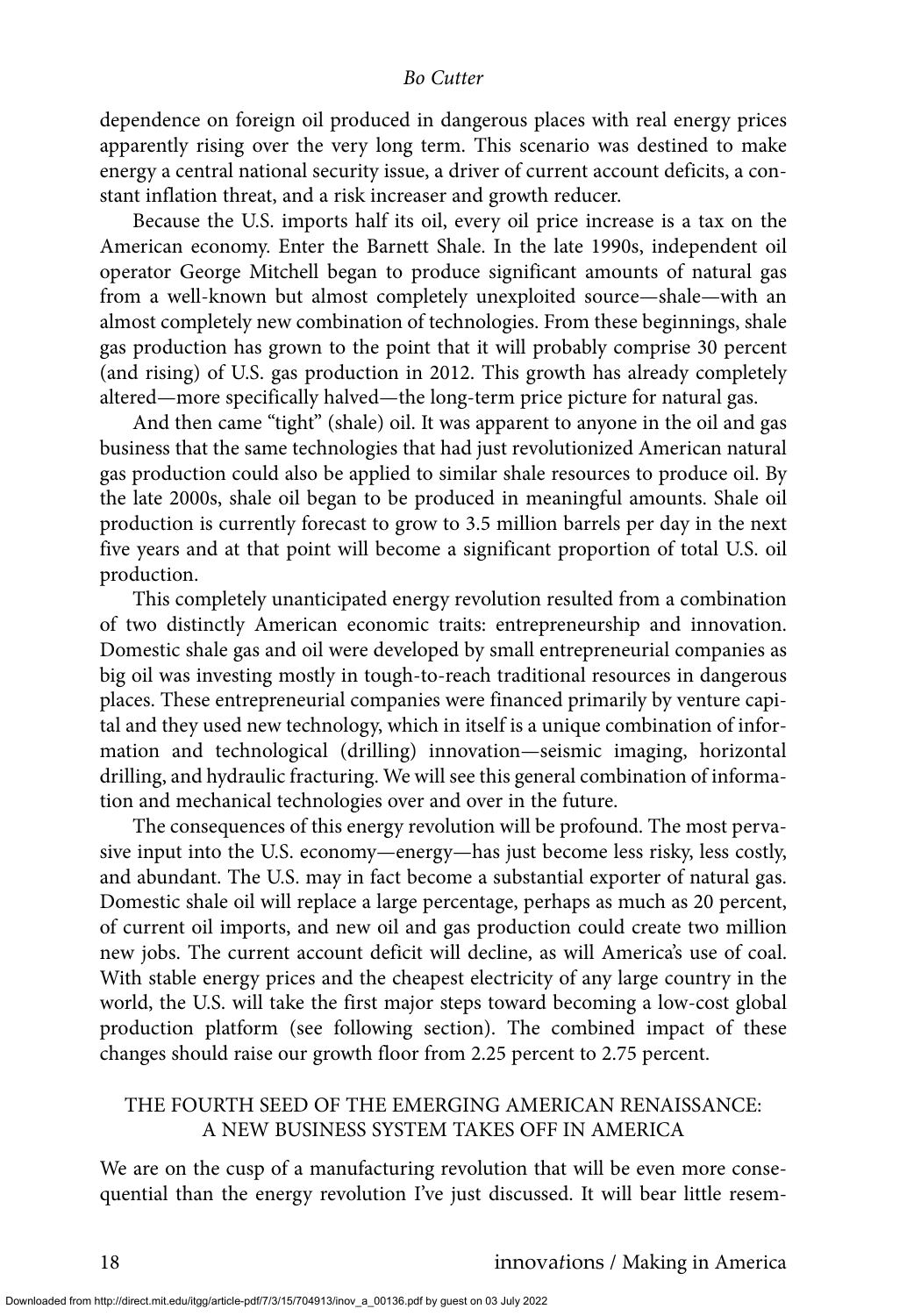## *An American Renaissance*

blance to manufacturing as we have known it and therefore will not be taken seriously by politicians, policymakers, economists, or big business until it is well on its way. It will not by itself solve our employment or labor market problems—the new manufacturing will in fact create little employment—but it will revolutionize employment and the labor markets. It also will change the structure of our economy, drive investment for decades, and revitalize American business.

Because of the breadth of this new manufacturing wave, it is better to view it as the new American business system, a new business and economic paradigm. From the late  $19<sup>th</sup>$  century through the first 60 years of the  $20<sup>th</sup>$  century, the "new" business system was the factory system—the adaptation to lower costs for organization, plant design, product manufacturing, distribution, and logistics—and all that came along with that system: a new education system, a multidecade political response to a new class, the advent of the middle-class worker, the growth of unions, and the welfare state. Much investment in this era went toward building the right platform for the factory system.

The same thing is happening again today. The combination of enormous increases in computing power along with the rise of the Internet and the emergence of fundamentally new technologies—together representing changes in the cost and factors of production every bit as substantial as and even more pervasive than the industrial revolution of the  $19<sup>th</sup>$  century—are leading to the next new American business system—one with a vastly different core structure, a need for a different platform, and, in its wake, entirely new political and social structures.

Five key aspects of this new business system are as follows:

## **New Technologies and Declining Labor Costs**

The central development of this new business system is that labor costs in manufacturing—all manufacturing—are moving down toward zero. Driven by technological change that is evolving much more rapidly than is broadly understood, technologies such as 3-D printing, advanced robotics, and very high-speed computing, direct production labor is rapidly becoming an insignificant cost factor in manufacturing.<sup>1</sup> If a task can be routinized into a list and a set of procedures which is essentially what has happened since the advent of the production line then it will be. At the same time, the direct economies of scale in manufacturing are diminishing.

Paradoxically, these developments are almost entirely good things for America. Why? First, because we've already lost most of our manufacturing labor, this trend won't hurt us. Today, after an almost constant decline over 40 years from a peak of about 30 percent, manufacturing employees are only about 9 percent of the total American workforce. Furthermore, most if not all of these workers are in high capital investment, high value added jobs that require advanced, specific skills, and thus are not endangered. I suspect that we are now at the nadir of the downward trend in manufacturing employment.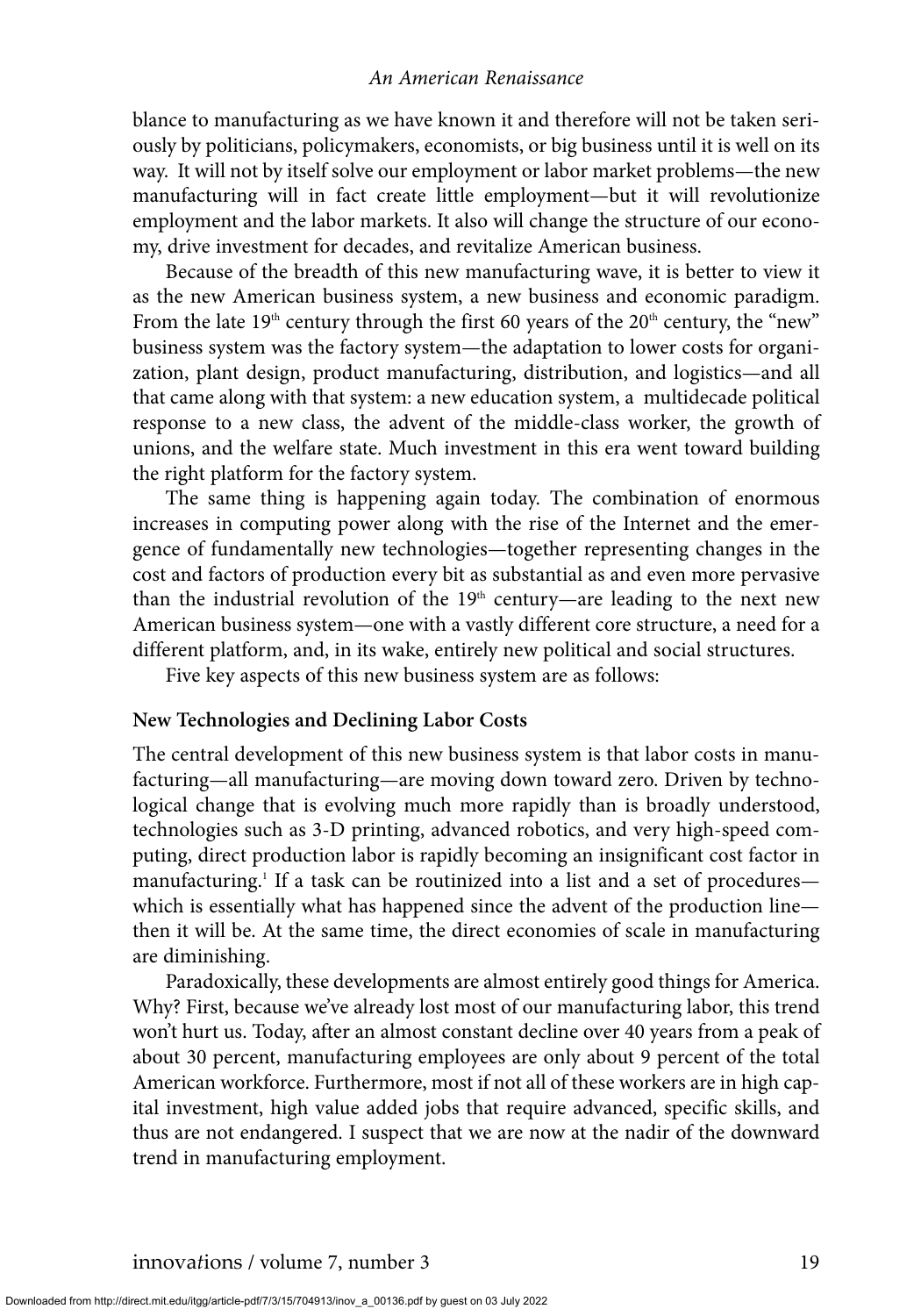Second, this means that the global comparative advantage in manufacturing is about to flip completely—from economies such as China or India with their huge surpluses of very low-cost labor, to economies more like America's that have a far better business environment, traditions of innovation and startups, tolerance for risk taking, and an enthusiastic attitude toward small and midsize businesses (even though our politics are dominated by large companies).

Well, so what? The likely consequences of these huge shifts will be the following. The manufacturing in America of almost any product will be profitable again. Competition will not be largely based on the costs of direct labor. The availability of "independent capital" will be critical. Small and midsize companies will become much more important within the ecology of American business. The intensity of change in the new manufacturing will be much greater—there will be more startups, and more failures. Manufacturing will increase as a percentage of GDP, but not as a percentage of total employment.

## **The Rise of Mass Specialization and New Kinds of Companies**

Note that I am not saying we are going to see a return of the 1950s. This new manufacturing will be much different from any manufacturing system we are used to. What we will see is the reversal of a 100-year process of aggregation. Over a long period of time, manufacturing came to be not simply the making of things but also a large set of associated functions—R&D, design, marketing, sales, logistics, information systems, procurement and supply-chain management, and finance—all optimized around a system that functioned best when it had large production runs of essentially commodity products. Many, many "manufacturing workers" never built anything, were never even on a production line. All of these elements came to be clumped together in command and control systems, not because they naturally belonged together but because it was the most practical, cost-efficient way to manage manufacturing.

What we are now seeing, and will see more of, is a process of disaggregation. Many, probably most of these functions will separate from each other and the ecology of manufacturing will look very different. At the core of this ecology will be high-tech commodity manufacturers, with relatively few employees in big or small plants, depending on the market, building the core product. Surrounding this manufacturer will be a complex of independent firms that adapt the core product and offer highly specialized versions to particular submarkets; independent design, logistics, marketing and sales, and supply-chain firms. The result of this new manufacturing complex will be mass specialization at a level that has never before been possible. And while the core manufacturer of any given product complex will employ fewer men and women than analogous businesses of the past, the overall manufacturing complex will employ at least as many and probably more.

So what makes these new complexes possible? The new manufacturing technology will significantly increase the flexibility of the production line, will diminish the cost of changeovers, and will lower the cost of manufacturing the core prod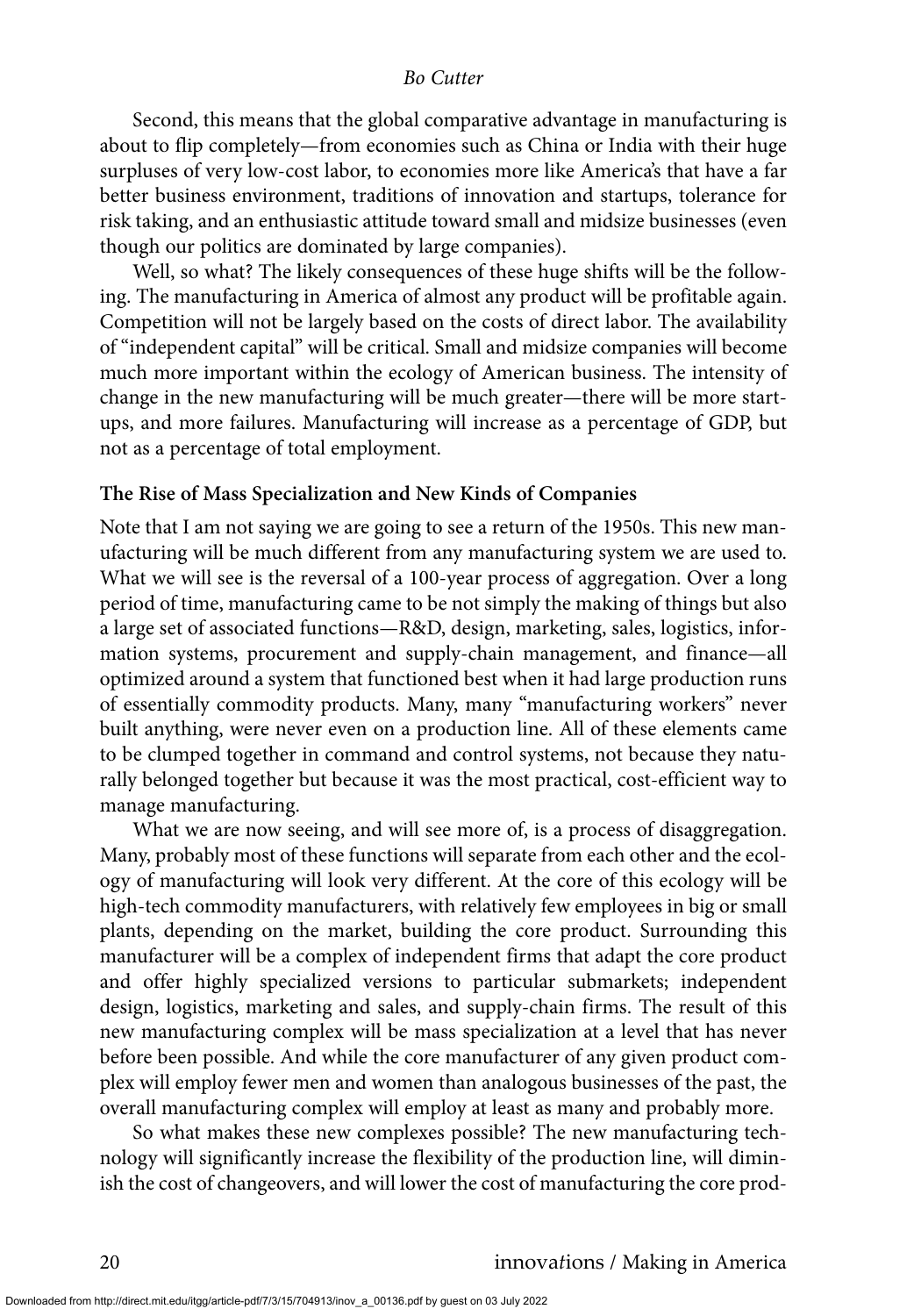uct. These lower costs will allow the additional costs of specialization to be brought into the value chains.

Why are these new complexes inevitable? Competition. The competitive pressures of many small and midsize businesses will simultaneously accelerate the manufacturing disaggregation already occurring and will create opportunities to develop very specific submarket niches. Core manufacturers will discover quickly that they cannot maintain the breadth of functions they now attempt to as they are out-performed by their more focused competitors, and the "specializors" will discover that the best opportunities lie in deep knowledge, not in breadth of coverage.

Will American consumers demand these highly specialized products? Of course. If there is a constant trend in consumption as nations and families become richer it is a move to higher value added products—whether that means higher basic quality, a closer fit to one's precise desires, logistics exactly suited to one's own schedule, or something else.

Will this new pattern look the same everywhere? Of course not. Obviously it will vary by products and markets. It will occur at different speeds. It will look different in different locations. But those differences aren't relevant to the argument, as this process is already happening. For example, the U.S. auto industry now encompasses two very different models—the traditional American manufacturers that are as integrated and broad as they can possibly be, and the foresighted foreign companies—beginning with Nissan in Tennessee—that have begun life significantly less integrated and more disaggregated. The first model is declining and will continue to do so; the second will see even more radical disaggregation and become, even more than they already are, complexes of specialization.

Finally, if this new business system implies that there will be more jobs requiring specialized skills and few factory production line jobs, will American workers have the necessary skills? No, at least not right now. Our longstanding need for an education revolution may be the biggest barrier facing the evolution of America's next business system.

## **Internet-Mediated Business Systems**

This new manufacturing system would eventually emerge under any circumstances, but it has been vastly accelerated by the emergence over the last (only!) 15 years of the Internet. Put simply, the Internet will render the large integrated company once made possible by command and control management inefficient, slow, and way too expensive. Companies will find it far easier, cheaper, and much more flexible to create linkages, partnerships, and joint ventures within specialized niches than to internalize those markets by mergers and acquisitions and then to manage them through command and control. Remember: Moore's law states that the capability of information systems doubles every two years, and the capability of software doubles at an even more rapid rate. Cost is therefore constantly declining, whereas the cost of command and control will rise continually.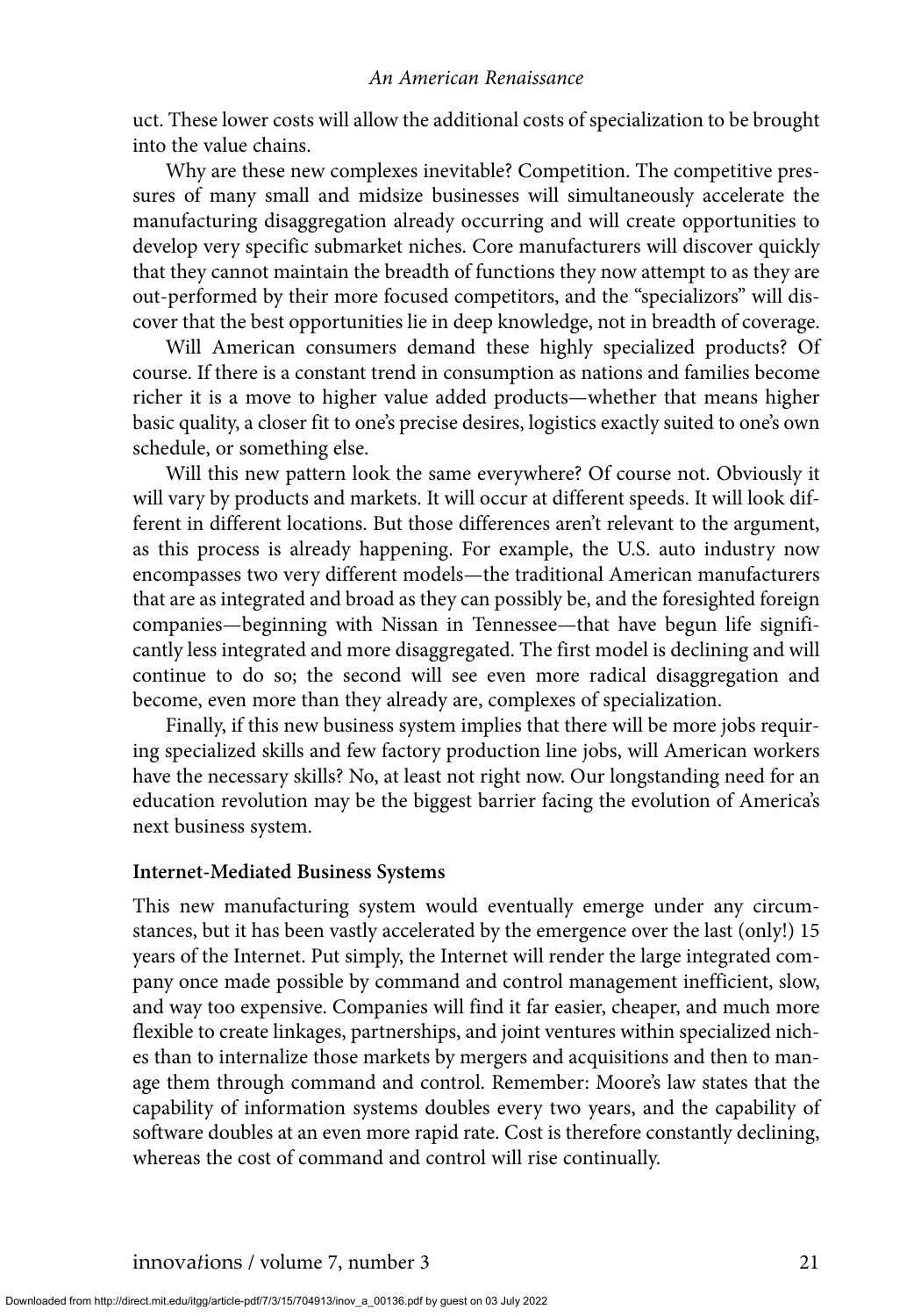Moreover, the equity markets will enforce and reinforce the differences in these business systems. As we are already seeing, large companies that are integrated and diverse are now almost always valued less highly by the equity markets than the sum of their component parts. Why? Because they are less valuable. Today, diversification and command and control almost always reduce or destroy a company's value.

## **The Smart City as Platform**

Up to this point, my assertions have been as follows. Manufacturing will undergo a substantial change in both overall costs and in the kinds of costs it incurs. These changes will usher in an era of mass specialization and will lead to specialization complexes. Within this emerging business system, highly focused small and midsize companies will be the dominant form of organization rather than the megasize diversified company of today. Note, however, that "small" and "midsize" are relative terms; in an economy of our size growing at a reasonably rapid rate, there still will be plenty of very big companies.

Among the aspects of business that are less often recognized or stressed is the fact that a good deal of knowledge crucial to the functioning of any business is informal and uncodified, and exists largely in the minds of workers and in the processes and cultures of their companies. And while this is true of individual companies, it is even truer of groups of companies within the same value chains or that compete with each other—a condition that will be an order of magnitude more true of the specialization complexes that I am arguing will characterize the business system of the future. To give a simple example, the relationship between a manufacturer and a crucial component supplier is almost always characterized by an intensive flow of information going both ways, and most of this information is never written down.

These knowledge-intensive specialization complexes will work best when the players are near each other, when suppliers, designers, marketers, salespeople, logistics specialists, and information system designers can meet often and informally. These complexes will inevitably be located in metropolitan areas. Our cities, therefore, will provide the basic platforms for the country's emerging specialization complexes.

To some degree this always has been true, but it will be more true and more significant in the coming decades because, to an important degree, competitive advantage will stem fundamentally from the quality of the specialization complex and platform as a whole. The quality of local governance, infrastructure, and education will be crucial determinants of which firms have a competitive advantage.

## **The Impact of the New Business System**

This new system will not emerge overnight and it won't completely displace the old system. The American economy is a big arena in which you can find representatives of all previous business systems in play at any given time. Nevertheless, the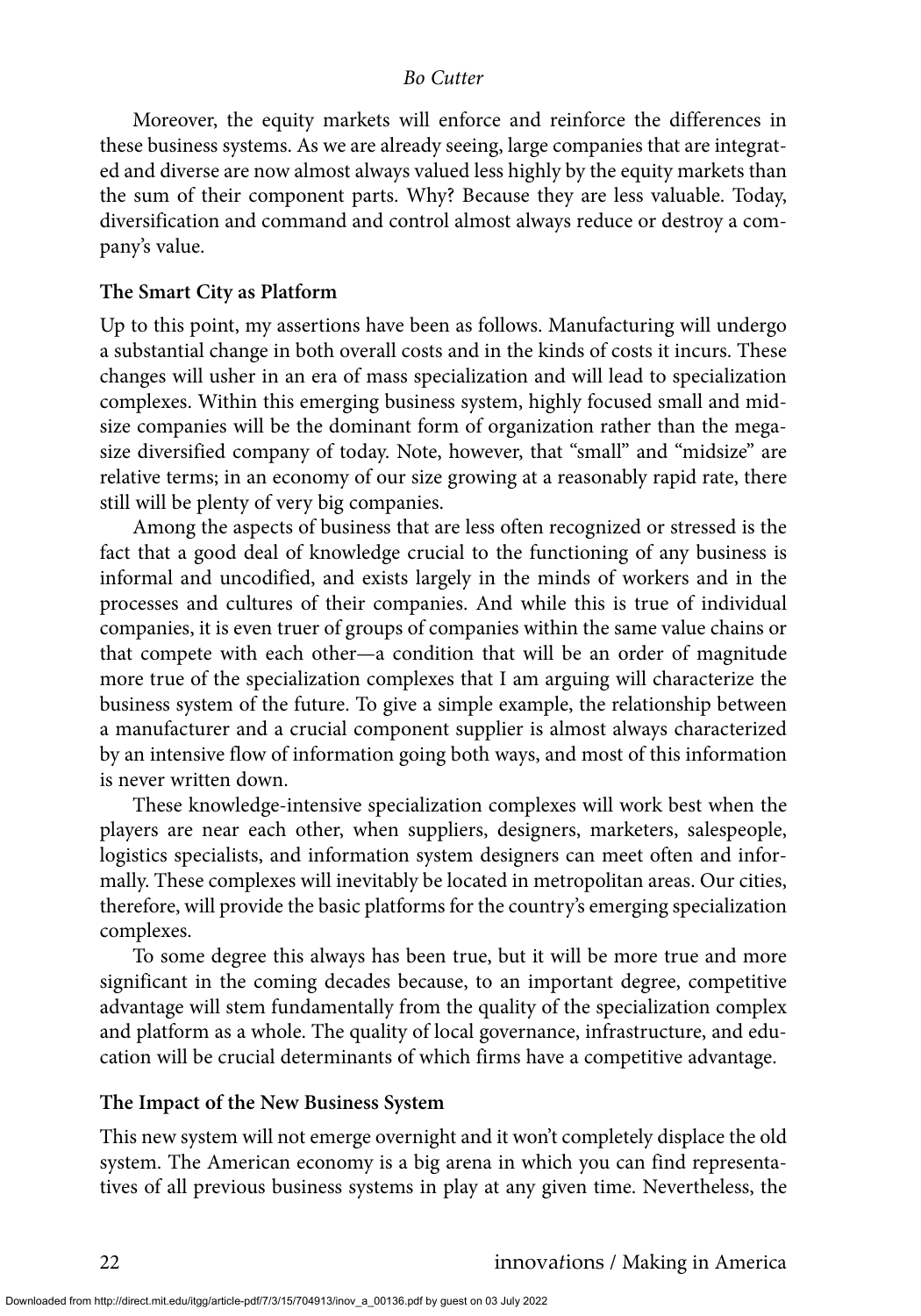## *An American Renaissance*

new system will emerge surprisingly rapidly and will become our economy's dominant form. It will not alter our growth rate immediately, but over time it will raise our economic growth floor to better than 3 percent annually. So at the end of this discussion of the seeds of what I've called the American economic renaissance, I come the conclusion that we will see a long-term growth rate in America of more than 3 percent. This isn't as high as China's or India's rate, and there still will be a waxing and waning business cycle, but we are, I would argue, vastly better off if we are cycling at a 3 percent to 3.5 percent trend than a 2 percent trend.

# CONCLUSION: "NUDGING" THE NEW BUSINESS SYSTEM ALONG; OR, SNATCHING DEFEAT FROM THE JAWS OF VICTORY

I will borrow Richard Thaler's term "nudging" to make a point. The developments I have described are deeply rooted in changes unrelated to any particular politics or policies, but they are going to happen anyway. Or, more pointedly, they are going to happen somewhere; it is not inevitable that we will see their highest and most competitive forms develop in the United States. If anyone were inclined to ask what's required to "nudge" them along in the U.S., I'd argue that we will need four big developments:

*A very high level of private-sector capital investment:* If manufacturing is to return to the U.S. to any significant degree, it will require high capital investment. Because the natural innovators or investors are likely to be small or midsize companies, the investment needed will not come from the mega-companies. Much of the investment will have to be independent capital, and a well-functioning venture capital and private equity system will be essential. The U.S. will have to become more of a savings and investment economy and less a consuming one.

*A very high level of infrastructure investment and of public-sector investment:* The platforms of the new business system I've presented will be organized to a great extent around public infrastructure. If that is deficient or failing, the platforms will be uncompetitive. In the U.S. national budget we currently are planning to invest substantially less and consume more. I've argued elsewhere that U.S. growth depends significantly on a much higher level of public-sector investment, which in turn requires slower growth in other areas, such as entitlement spending. But of all the national budget scenarios one can imagine, this is the least likely.

*An education revolution:* We cannot underestimate the scale of the changes the new business system I've described will require in our education system. Professors Claudia Goldin and Larry Katz's book *The Race Between Education and Technology* brilliantly describes the major and unprecedented high school revolution that occurred as our last business system was emerging. We need an equivalent revolution today that must be a combination of real-world and virtual learning; public, private, not-for-profit, and for-profit schools; and education that has both classroom and on-the-job elements. In particular cities it will have to include highly specific training for work in particular specialization complexes. It will have to be both self-directed and mentored. This revolution has barely begun.

innova*t*ions / volume 7, number 3 23